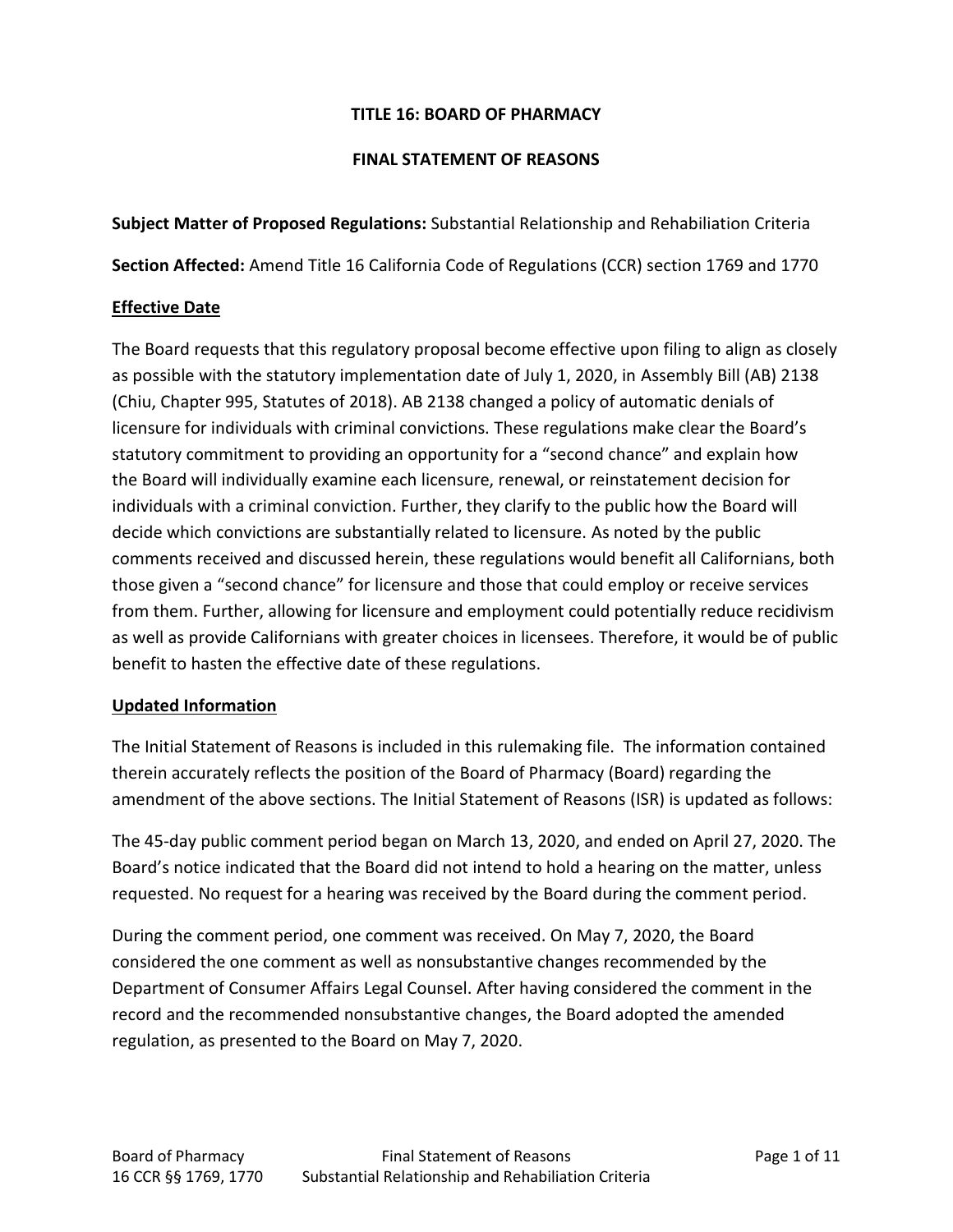## Section 1769 ("Criteria for Rehabilitation"):

- 1. In subdivision (a), added the new heading "Examination of applicant by medical professionals to assess competency" to clarify the subject matter of this subdivision.
- 2. In subdivision (b), added the new heading "Denial of a license" to clarify that this subdivision sets forth rehabilitation criteria applicable to license applicants.
- 3. Consolidated subdivisions (b) and (c) into paragraphs  $(1)(A)-(E)$  and  $(2)(A)-(F)$  of subdivision (b), redesignated subdivision (d) as subdivision (c), and revised the crossreferences to those provisions accordingly, so that all provisions setting forth rehabilitation criteria for applicants are contained within one subdivision.
- 4. In subdivision (b)(1), replaced "was" with "has been." "Has been" refers to an activity that began in the past and continues in the present, while "was" refers to an activity that began and ended in the past. This change was to clarify that this subdivision applies to a licensee who continues to have a criminal conviction on their record. Subsection (b)(1) was further amended to remove "and is presently fit for a license." The meaning of the term "presently" was unclear to the regulated public and the phrase was determined to be unnecessary given the other clarifying modifications to the proposal. This is a non-substantive change as it does not change the regulatory effect of the language.
- 5. In subdivisions (b)(1) and (c), revised "licensing or registration" and "the licensee or the registrant," respectively, to delete the superfluous references to registrations and registrants, because B&P section 4032 already defines "license" to include "registration."
- 6. In subdivision (b)(2), spelled out the circumstances in which the rehabilitation criteria in paragraph (1) would be "inapplicable" in a denial proceeding under B&P section 480 and the Board would be required to apply the rehabilitation criteria in paragraph (2). Whereas paragraph (1) would apply if an applicant with a criminal conviction has completed their criminal sentence without violating parole or probation, paragraph (2) would apply if the applicant did violate parole or probation; the applicant did not violate parole or probation, but was not determined by the Board to have made a showing of rehabilitation based on the criteria in paragraph (1); or the denial proceeding under B&P section 480 is based on professional misconduct (and not a crime). The modification enables applicants to better understand which set of criteria will be used to evaluate their rehabilitation. This is a non-substantive change as it aligns the regulation text with B&P section 480.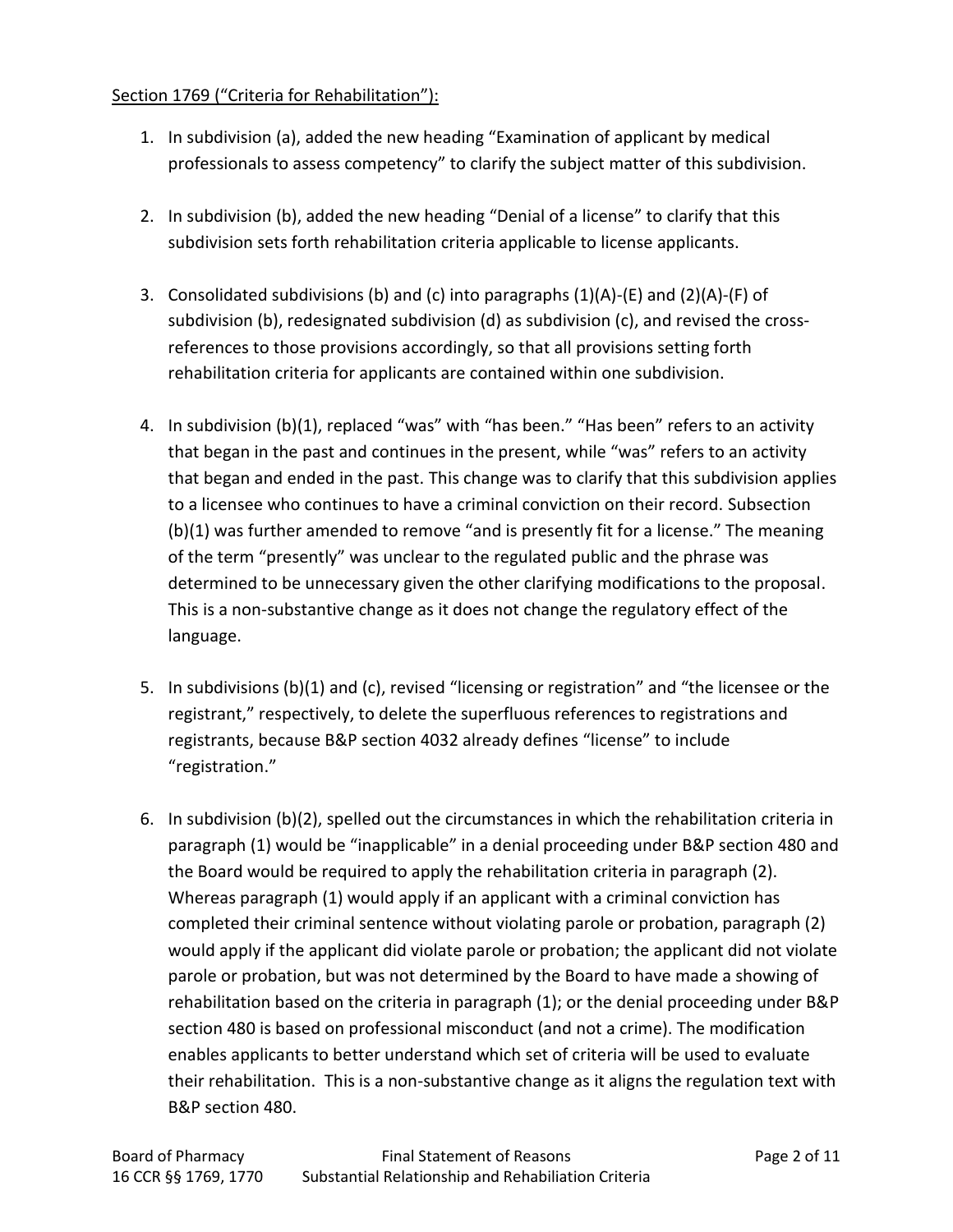- 7. In subdivision (c), added the heading "Suspension or revocation of a license" to clarify that this subdivision sets forth rehabilitation criteria applicable to licensees. Further, this section was reworded to make the language clearer with respect to a licensee's rights and responsibilities. This is a non-substantive change as it does not change the regulatory effect of the language. These are non-substantive changes as they have no regulatory impact.
- 8. In the Authority and References, added B&P section 481 and 482 to the authorities cited. This is a non-substantive change as it has no regulatory impact.

### Section 1770:

- 1. In subdivision (a), revised the reference to the "qualifications, functions, or duties of a licensee or registrant" to instead refer to the "qualifications, functions, or duties of the practice, profession, or occupation that may be performed under the license type sought or held" to clarify that the Board will evaluate a criminal conviction based on its relationship to a licensed practice, profession, or occupation, and not an individual applicant or licensee who may have qualifications, functions, or duties that are unrelated to the licensed practice, profession, or occupation. Additionally, licensee or registrant was deleted are duplicative and the Board no longer uses the term "registrant" for licensees. This is a non-substantive change as it aligns the regulation text with B&P section 480.
- 2. In subdivision (a), revised "present or potential unfitness of a licensee" to read "present or potential unfitness of an applicant or licensee." This modification is a technical correction because section 1770 establishes substantial relationship criteria for license denial proceedings, which concern applicants, and not only disciplinary proceedings, which concern licensees.
- 3. In subdivision (a), revised each instance of "licensee or registrant" and "license or registration" to delete the superfluous references to registrations and registrants, because B&P section 4032 already defines "license" to include "registration."
- 4. In the Authority and References, remove the strikeout of B&P section 481 to maintain the reference, remove section 493 from the authorities cited and add section 475 to the references. These are non-substantive changes as they have no regulatory impact.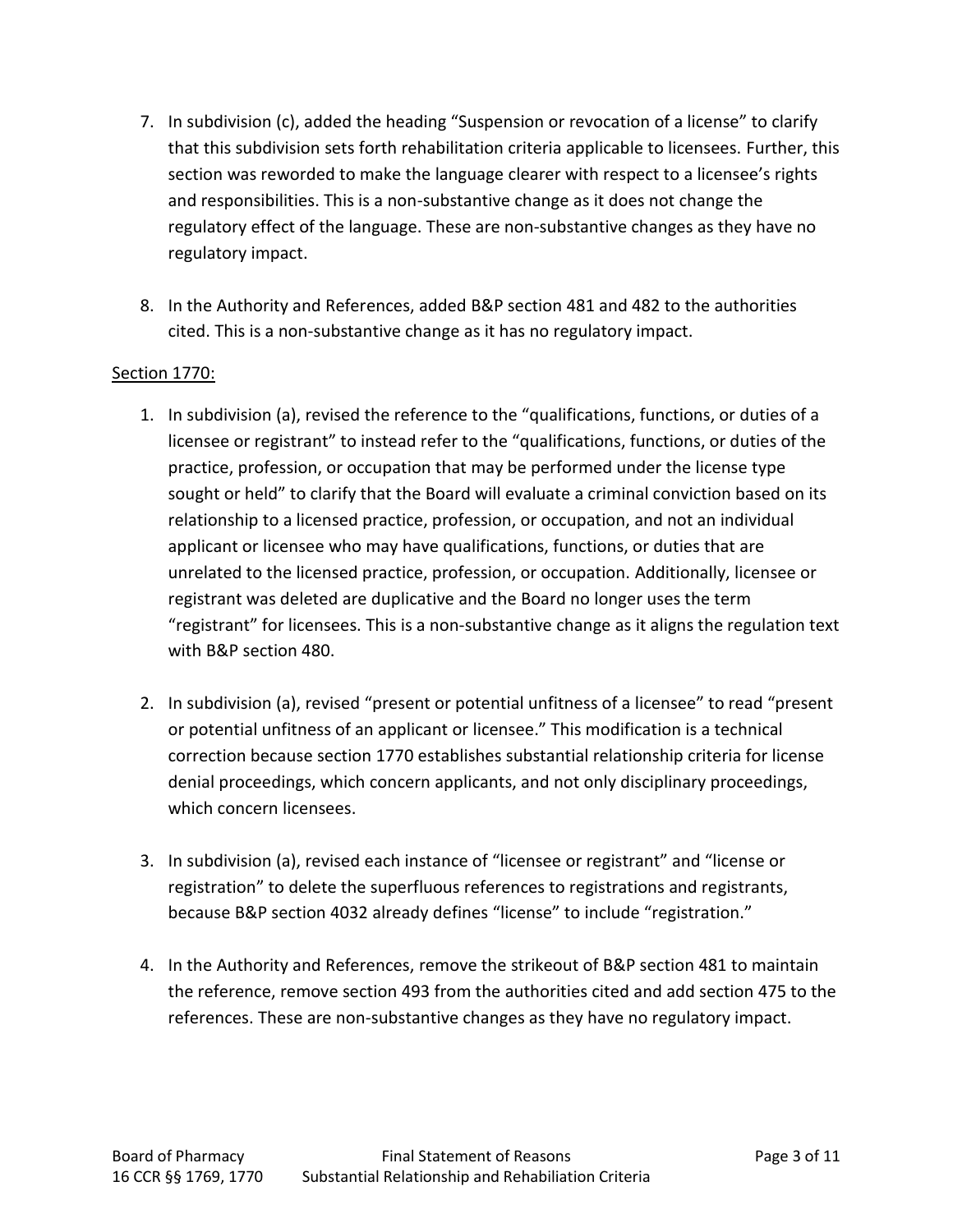Throughout sections 1769 and 1770: Added "professional misconduct" for consistent use with the term and to differentiate "professional misconduct" as a ground for denial provided under new BPC section 480, subsection (a)(2), from other "acts" that are grounds for denial provided under BPC sections 490, 493, and 494.5.

# **Local Mandate**

A mandate is not imposed on local agencies or school districts.

# **Economic Impact**

To the extent that applicants and licensees were convicted of a crime or were previously disciplined, the proposed regulations could impact individual licensees and premises licensees by authorizing individuals with criminal convictions to obtain licensure by the Board, if they have met the rehabilitative criteria, and the criminal convictions are substantially related, as established in the regulatory proposal.

The Board historically denies approximately 50 initial license applications per year for criminal convictions and estimates approximately 23 of these applicants (18 – Pharmacy Technicians, 2 – Pharmacist Intern, 2 – Designated Representatives, and 1 – Pharmacist) would be granted licensure under the proposed regulations.

The Board notes, Pharmacist Technicians, Pharmacist Interns, and Designated Representatives would not incur additional costs related to initial licensure because these applicants are required to pay a non-refundable initial application fee. Denied applicants do not receive a refund from the Board, so approved applicants would have no additional costs.

| <b>Registration and License Type</b> | <b>Applicants</b><br><b>Per Year</b> | <b>Initial Fee</b><br>Costs | <b>Total Initial</b><br>Costs |  |  |
|--------------------------------------|--------------------------------------|-----------------------------|-------------------------------|--|--|
| Pharmacy Technician                  | 18                                   | \$0                         | \$0                           |  |  |
| Pharmacist Intern*                   |                                      | \$0                         | \$0                           |  |  |
| Designated Representative*           |                                      | \$0                         | \$0                           |  |  |
| Pharmacist                           |                                      | \$195                       | \$195                         |  |  |
| Totals:                              | 23                                   |                             | \$195                         |  |  |

The Board estimates annual initial costs to Pharmacist applicants as follows:

\*Applicants pay a non-refundable application fee

Pharmacy Technicians, Designated Representatives, and Pharmacists will also be required to pay ongoing biennial renewal fees. Pharmacist Interns pay no renewal fees. The following chart displays bi-ennial renewal fees as follows: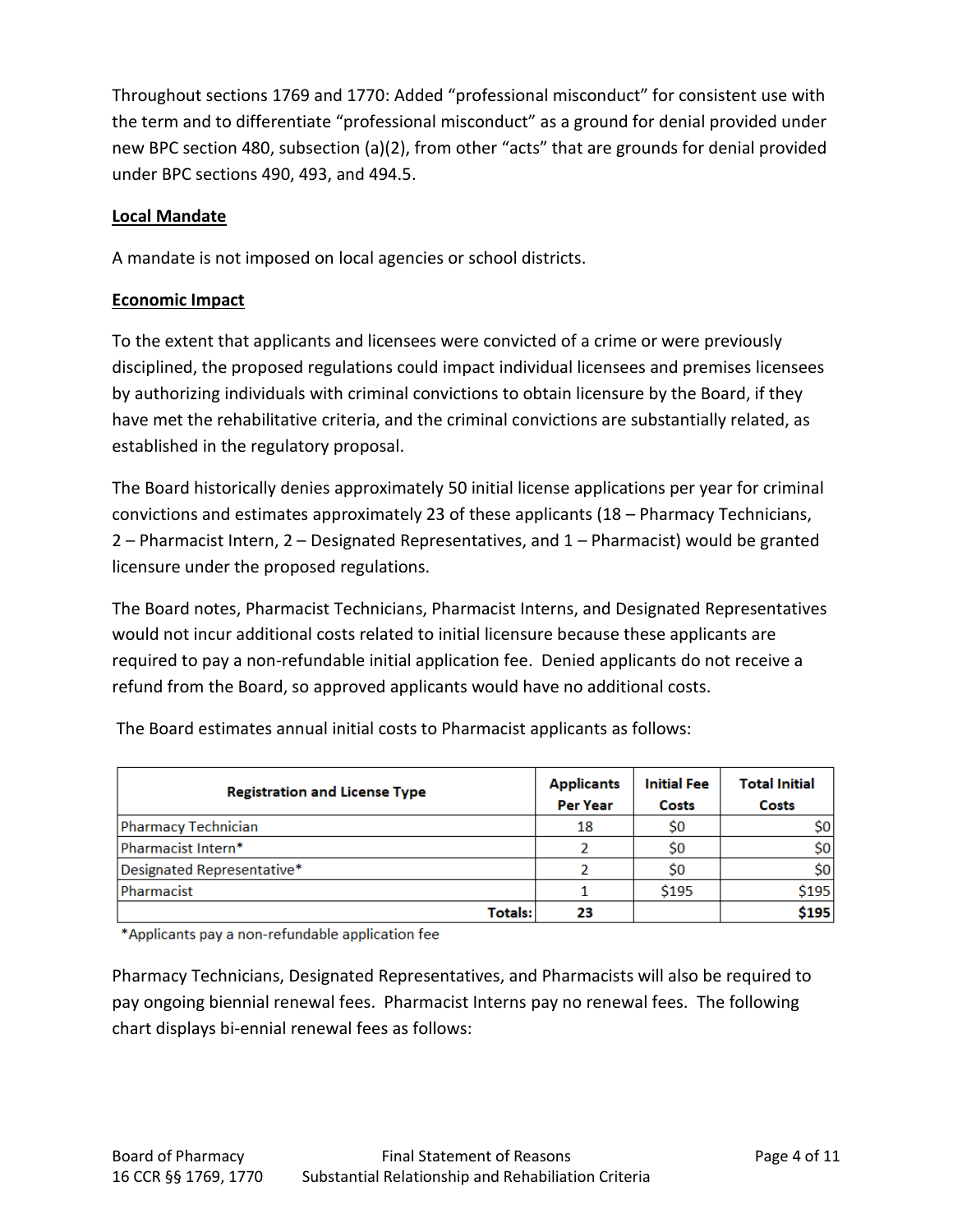| <b>Registration and License Type</b> | <b>Applicants</b> | <b>Initial Fee</b> | <b>Total Initial</b> |  |  |
|--------------------------------------|-------------------|--------------------|----------------------|--|--|
|                                      | <b>Per Year</b>   | Costs              | Costs                |  |  |
| <b>Pharmacy Technician</b>           | 18                | \$140              | \$2,520              |  |  |
| Pharmacist Intern*                   |                   | \$0                | \$0                  |  |  |
| <b>Designated Representative</b>     |                   | \$215              | \$430                |  |  |
| Pharmacist                           |                   | \$360              | \$360                |  |  |
| Totals:                              | 23                |                    | \$3,310              |  |  |

\*No Renewal Fee Required

The total economic impact is estimated to range from \$195 to \$13,435 per year and up to \$68,150 over a ten-year period as follows:

| <b>Registration and License Type</b>       | <b>Applicants</b><br>Per Year | <b>Fee Costs</b><br>Per Year | <b>Years Ongoing</b> |              |                         |              |         |         |              |                         |              |          |          |              |
|--------------------------------------------|-------------------------------|------------------------------|----------------------|--------------|-------------------------|--------------|---------|---------|--------------|-------------------------|--------------|----------|----------|--------------|
| <b>Pharmacy Technician</b>                 |                               |                              |                      | $\mathbf{1}$ | $\overline{2}$          | 3            | 4       | 5       | 6            | 7                       | 8            | 9        | 10       | <b>Total</b> |
| Pharmacy Technician Initial License        | 18                            | Ś.                           | \$                   |              | \$                      | \$           | \$      | Ś       | Ś            | \$                      | Ś            | Ś        | Ś        | \$0          |
| Pharmacy Technician Renewal License        | Various                       | \$140                        | Ś                    |              | \$                      | \$2,520      | \$2,520 | \$5,040 | \$5,040      | \$7,560                 | \$7,560      | \$10,080 | \$10,080 | \$50,400     |
| <b>Total Costs:</b>                        |                               |                              | \$                   |              | \$O                     | \$2.520      | \$2,520 | \$5.040 | \$5,040      | \$7,560                 | \$7,560      | \$10.080 | \$10.080 | \$50,400     |
|                                            |                               |                              |                      |              |                         |              |         |         |              |                         |              |          |          |              |
| <b>Pharmacist Intern*</b>                  |                               |                              |                      | $\mathbf{1}$ | $\overline{\mathbf{z}}$ | 3            | 4       | 5       | 6            | 7                       | 8            | 9        | 10       | Total        |
| Pharmacist Intern Initial License          | $\overline{2}$                | \$                           | Ś                    |              | \$                      | Ś.           | \$      | \$      | \$           | \$                      | \$           | Ś        | Ŝ        | \$           |
| Pharmacist Intern Renewal License          | Various                       | Ś                            | Ś                    |              | \$                      | \$           | \$      | \$      | $\zeta$      | \$                      | Ś            | Ś        | Ś        | \$           |
| <b>Total Costs:</b>                        |                               |                              | \$                   |              | $\mathsf{s}$            | $\mathsf{s}$ | 's      | 's      | $\mathsf{s}$ | $\overline{\mathsf{s}}$ | $\mathsf{s}$ | Ś        | 'S       | \$           |
|                                            |                               |                              |                      |              |                         |              |         |         |              |                         |              |          |          |              |
| <b>Designated Representative</b>           |                               |                              |                      | 1            | $\overline{2}$          | 3            | 4       | 5       | 6            | 7                       | 8            | 9        | 10       | <b>Total</b> |
| Designated Representative Initial License  | $\overline{2}$                | $\mathsf{s}$                 | Ś.                   |              | \$                      | Ś.           | Ŝ.      | Ś       | \$           | \$                      | Ś.           | Ś        | Ŝ.       | Ŝ.           |
| Designated Representative Renewal License  | Various                       | \$215                        | Ś.                   |              | \$                      | \$430        | \$430   | \$860   | \$860        | \$1,290                 | \$1,290      | \$1,720  | \$1,720  | \$8,600      |
| <b>Total Costs:</b>                        |                               |                              | Ś                    |              | \$O                     | \$430        | \$430   | \$860   | \$860        | \$1,290                 | \$1,290      | \$1.720  | \$1,720  | \$8,600      |
| Pharmacist                                 |                               |                              |                      | $\mathbf{1}$ | $\overline{2}$          | 3            | 4       | 5.      | 6            | 7                       | 8            | 9        | 10       | <b>Total</b> |
| Pharmacist Initial License                 | $\mathbf{1}$                  | \$195                        | Ś                    | 195          | \$195                   | \$195        | \$195   | \$195   | \$195        | \$195                   | \$195        | \$195    | \$195    | \$1,950      |
| Pharmacist Renewal License                 | Various                       | \$360                        | \$                   |              | Ŝ.                      | \$360        | \$360   | \$720   | \$720        | \$1,080                 | \$1,080      | \$1,440  | \$1,440  | \$7,200      |
| <b>Total Costs:</b>                        |                               |                              |                      | \$195        | \$195                   | \$555        | \$555   | \$915   | \$915        | \$1,275                 | \$1,275      | \$1,635  | \$1,635  | \$9,150      |
|                                            |                               |                              |                      |              |                         |              |         |         |              |                         |              |          |          |              |
| <b>Total Registrant and License Costs:</b> |                               |                              |                      | \$195        | \$195                   | \$3.505      | \$3.505 | \$6.815 | \$6,815      | \$10.125                | \$10.125     | \$13.435 | \$13.435 | \$68,150     |

# **Small Business Impact**

While the Board does not have nor does it maintain data to define if any of its licensees are a "small business" as defined in Government Code section 11342.610, the Board determined that any adverse economic impact will not be significant. This proposal may impact available qualified potential employees; however, it should not have a significant fiscal impact on small businesses. Furthermore, the regulatory action does not impact small business because the intent of AB 2138 is to reduce barriers to licensure for applicants and licensees with a criminal history or licensure discipline.

# **Fiscal Impact**

The Board anticipates approximately 23 additional applicants will be provided initial licensure per year, of which 21 will be required to renew biennially, as a result of the proposed regulations. Any workload and costs to process the initial and renewal applications is estimated as follows: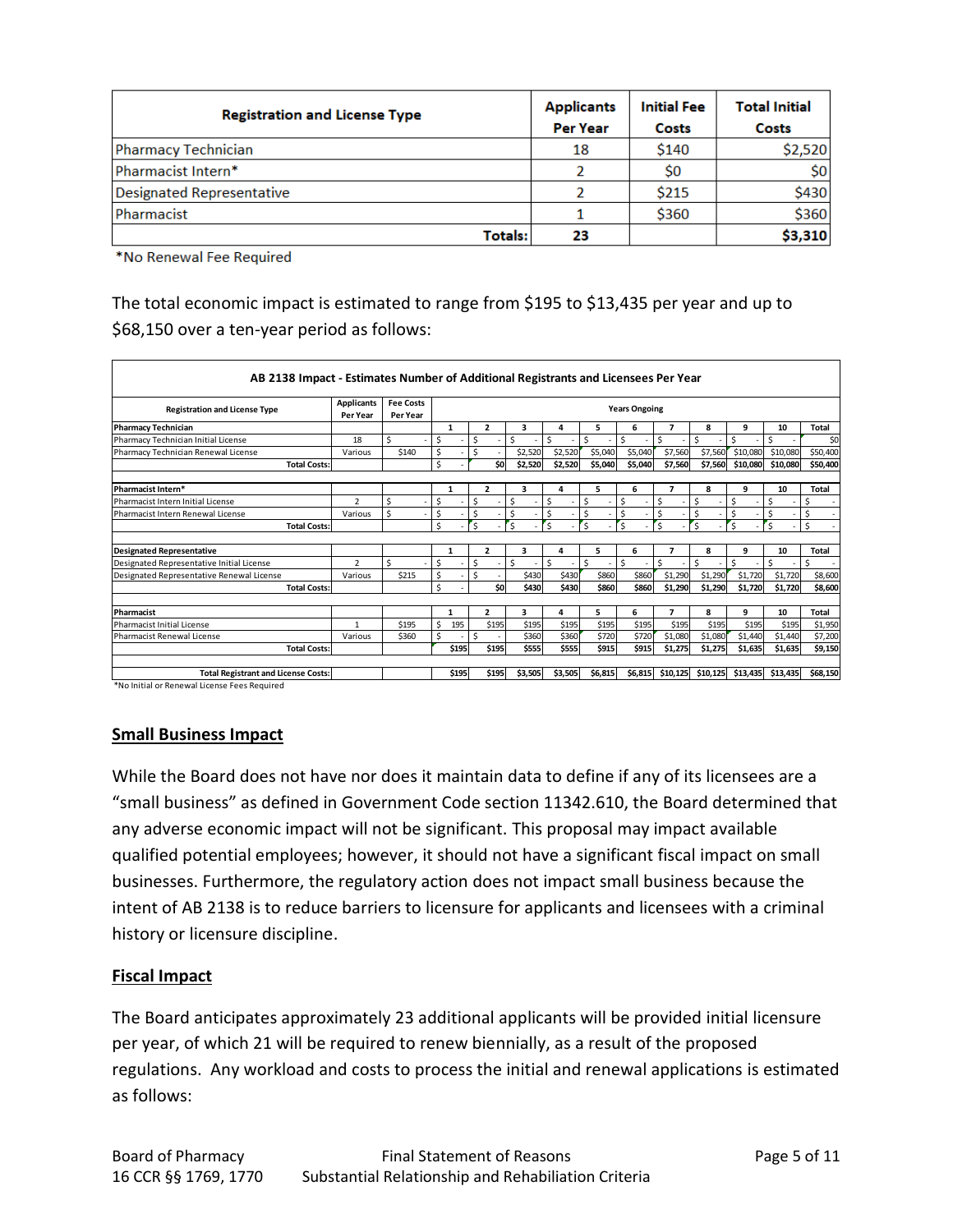| AB 2138 Impact - Estimates Number of Additional Registrants and Licensees Per Year |                          |       |         |         |         |         |          |                     |          |          |          |
|------------------------------------------------------------------------------------|--------------------------|-------|---------|---------|---------|---------|----------|---------------------|----------|----------|----------|
| <b>Registration and License Type</b>                                               | <b>Years Ongoing</b>     |       |         |         |         |         |          |                     |          |          |          |
|                                                                                    |                          | ,     |         | д       | ъ.      | 6       |          | 8                   | 9        | 10       | Total    |
| Initial License and Applications Submitted Per Year                                | 23                       | 23    | 23      | 23      | 23      | 23      | 23       | 23                  | 23       | 23       | 230      |
| *Program Technician III (10 minutes - \$16 per License)                            | \$352                    | \$352 | \$352   | \$352   | \$352   | \$352   | \$352    | \$352               | \$352    | \$352    | \$3,520  |
| **Staff Services Analyst (10 minutes - \$16 per License)                           | \$16                     | \$16  | \$16    | \$16    | \$16    | \$16    | \$16     | \$16                | \$16     | \$16     | \$160    |
| Postage and materials (\$10 per)                                                   | \$230                    | \$230 | \$230   | \$230   | \$230   | \$230   | \$230    | \$230               | \$230    | \$230    | \$2,300  |
| <b>Total Initial Costs:</b>                                                        | \$598                    | \$598 | \$598   | \$598   | \$598   | \$598   | \$598    | \$598               | \$598    | \$598    | \$5,980  |
| Biennial License Renewal (Does not include Pharmacist Interns)                     |                          |       | 21      | 21      | 42      | 42      | 63       | 63                  | 84       | 84       | 420      |
| *** Office Technician (10 minutes - \$14 per License)                              |                          |       | \$294   | \$294   | \$588   | \$588   | \$882    | \$882               | \$1,176  | \$1,176  | \$5,880  |
| ****Enforcement-related costs - \$159 per licensee                                 | $\overline{\phantom{a}}$ | ٠     | \$3,339 | \$3,339 | \$6,678 | \$6,678 | \$10,017 | \$10,017            | \$13,356 | \$13,356 | \$66,780 |
| Postage and materials (\$10 per)                                                   |                          | -     | \$210   | \$210   | \$420   | \$420   | \$630    | \$630               | \$840    | \$840    | \$4,200  |
| <b>Total Renewal Costs:</b>                                                        |                          |       | \$3,843 | \$3,843 | \$7,686 | \$7,686 |          | \$11,529   \$11,529 | \$15,372 | \$15,372 | \$76,860 |
| <b>Total Initial and Renewal Costs:</b>                                            | \$598                    | \$598 | \$4,441 | \$4,441 | \$8,284 | \$8,284 | \$12,127 | \$12,127            | \$15,970 | \$15,970 | \$82,840 |

**\*Program Technician III (approximately \$95 per hour - includes DCA distributed costs)**

**\*\*Staff Services Analyst (approximately \$95 per hour - includes DCA distibuted costs )**

**\*\*\*Office Technician (approximately \$81 per hour - includes DCA distributed costs)**

**\*\*\*\*Enforcement Costs (\$22,219,453)/Licensee Poplulation (139,473) = Average - \$159 per licensee**

The Board estimates annual initial and renewal license fee revenues ranging from approximately \$195 to \$13,435 per year and up to \$68,150 over a ten-year period.

#### **Consideration of Alternatives**

No reasonable alternative considered by the agency would be more effective in carrying out the purpose for which the regulation is proposed, would be as effective and less burdensome to affected private persons than the adopted regulation, or would be more cost effective to affected private persons and equally effective in implementing the statutory policy or other provision of law. The Board considered the following alternatives:

- Option 1: To pursue a regulatory change that requires the Board to find rehabilitation if the applicant or licensee completed the terms of their criminal probation or parole. Courts give little weight to the fact that an applicant did not commit additional crimes or continue addictive behavior while in prison or while on probation or parole since they are under the direct supervision of correctional authorities and are required to behave in an exemplary fashion. As such, the Board believes that reviewing each individual on the basis of multiple criteria is the better indicator of whether individuals are rehabilitated and not a danger to the public's health, safety, and welfare. For these reasons, the Board rejected this option.
- Option 2: To do nothing, meaning the Board would not adopt the regulations. The Board opted not to pursue this option because per AB 2138, the Board is mandated to adopt proposed regulations by July 1, 2020.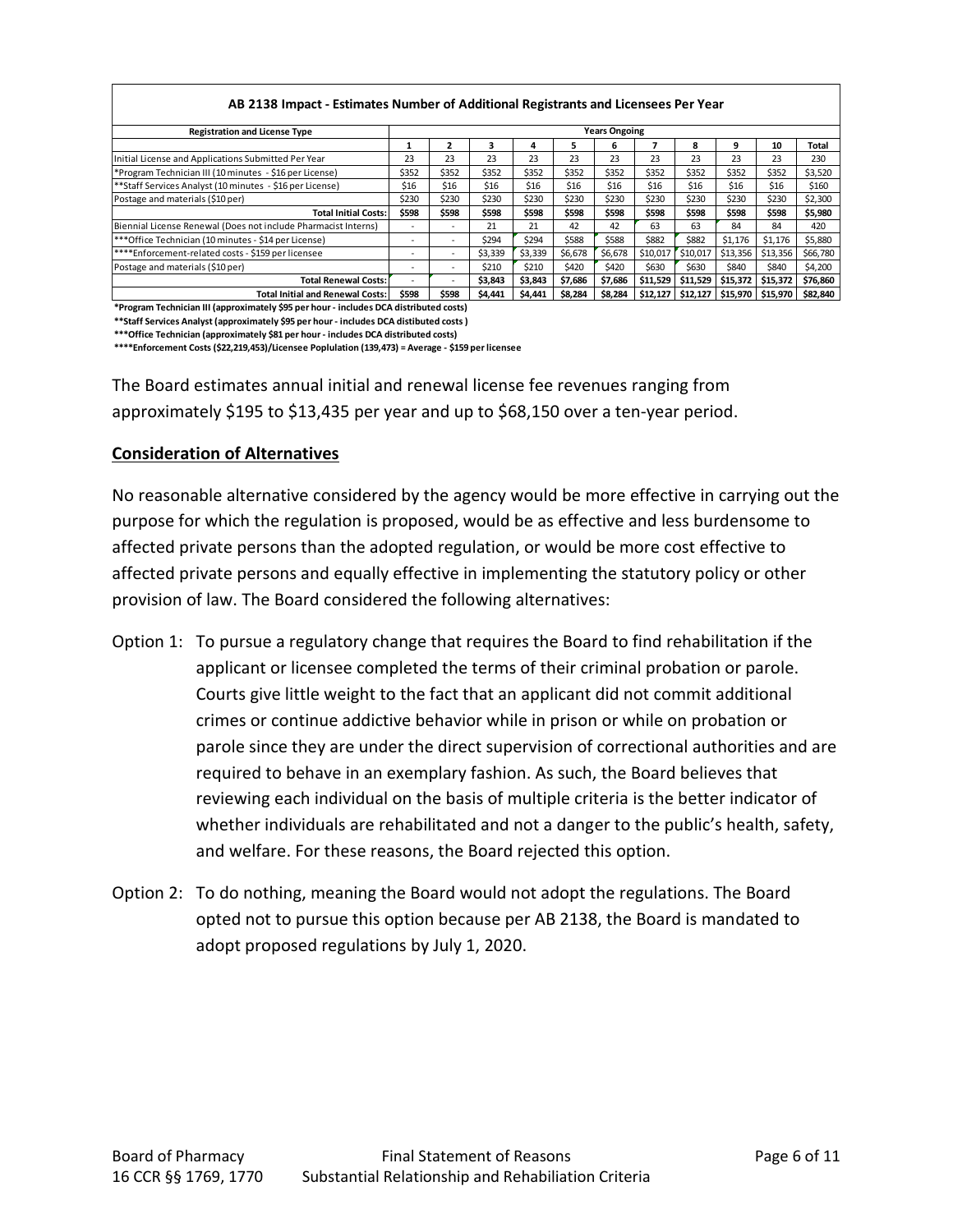## **Objections or Recommendations/Responses to Comments**

#### 45-Day Public Comment Period

During the public comment period from March 13, 2020 to April 27, 2020 the Board received one comment. The comment was provided in the meeting materials for the May 7, 2020 Board meeting, and was reviewed and considered by the Board.

# Written Comments from Vinuta Naik, Community Legal Services in East Palo Alto, Faride Perez, Root and Rebound, and Other Organizations

#### **Initial Comment: General Statement/Purpose of the Letter**

Commenters stated that the proposed regulations leave some gaps in the regulatory scheme pursuant to the changes to Business and Professions Code (BPC) section 480, 481, 482, and 493 as modified by AB 2138. The comment stated that the proposed regulations fail to fully implement these statutes. Additionally, the comment stated that the proposed regulations fall short of the intent of the bill, which includes combating discrimination against people with records who have demonstrated rehabilitation and seek to establish themselves professionally.

**Response:** The Board rejected this comment. The purpose of the proposed regulations is to clarify substantial relationship criteria and criteria for rehabilitation, as required by AB 2138. (BPC, § 481.) Consistent with the requirements enacted by AB 2138, these regulations would adopt all of the following criteria, which would assist the Board in implementing a balanced approach to evaluating an applicant's eligibility for licensure:

- 1. The nature and gravity of the offense.
- 2. The number of years elapsed since the date of the offense.
- 3. The nature and duties of the profession in which the applicant seeks licensure or in which the licensee is licensed.

Clarifying how to determine whether a crime is substantially related and clarifying the factors that will be considered when evaluating rehabilitation should assist applicants and licensees with demonstrating their rehabilitation.

**Comment 1**: Commenters expressed concern that section 1769 relies heavily on law enforcement reports and determination of the applicant's progress. The commenters indicated that rehabilitation can take many forms and they believe the proposed text does not "embrace" this.

The commenters further reference another comment (number 5) within their own document. See response to comment number 7 for a response to this specific comment.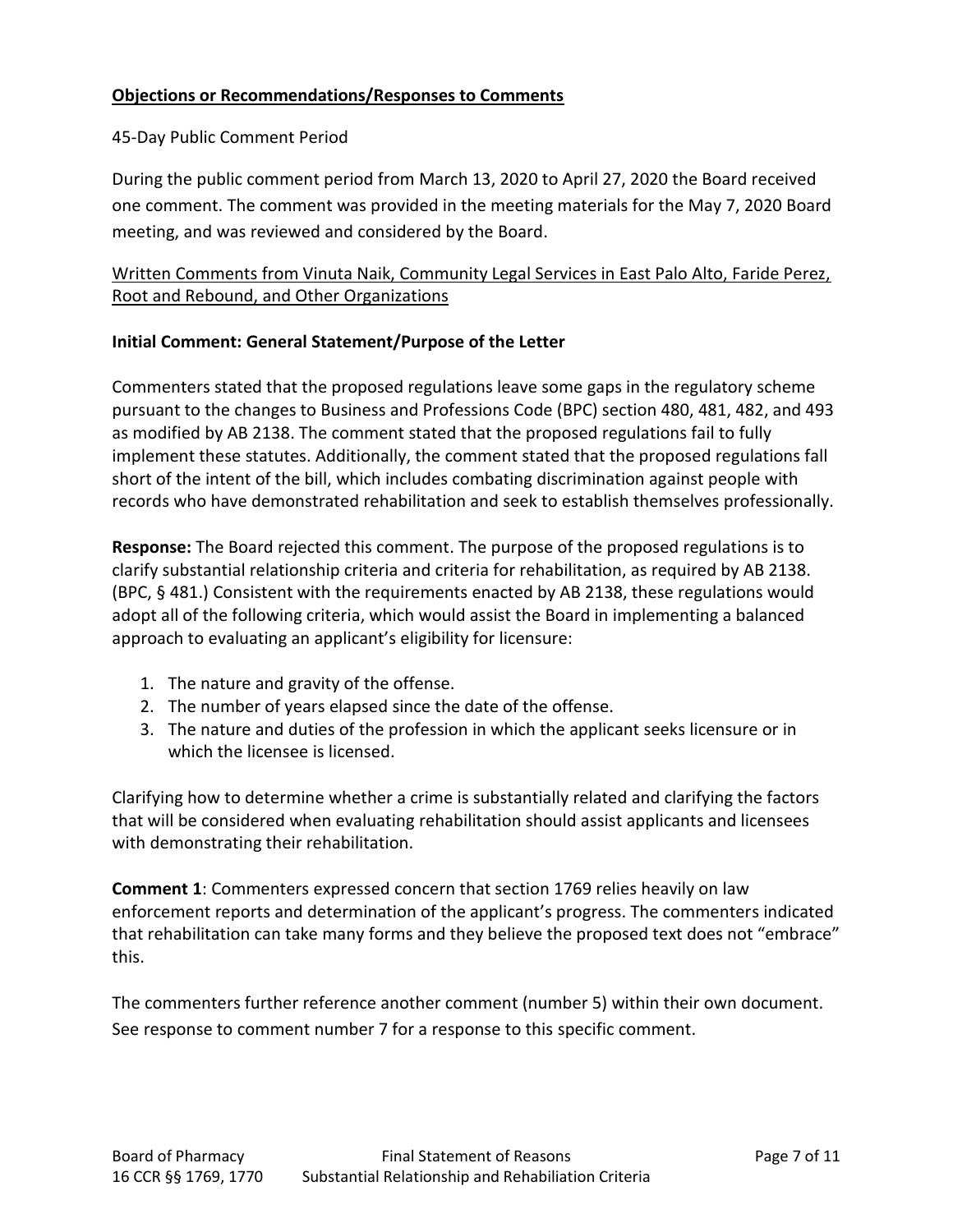**Response to Comment 1**: The Board rejected this comment. The proposed text for section 1769, subdivisions (b)(2)(F) and (c)(6) already provide that the Board will consider any evidence of rehabilitation submitted by the applicant or licensee, including as provided in the Board's disciplinary guidelines, which is not limited to reports or determinations by law enforcement. The disciplinary guidelines already list various other forms of evidence an applicant or licensee may choose to provide to show rehabilitation.

**Comment 2**: Commenters expressed concern that section 1770 lists certain crimes, professional misconduct, or act(s) and defines them as substantially related regardless of the time that has passed or the nature and gravity of the offense in contravention of AB 2138, Business and Professions Code (B&P) section 481. Commenters note that AB 2138 allows the Board discretion in determining which crimes are substantially related on an individual basis. The commenters expressed concern that section 1770 does not include language stating that a licensee may not be denied a license based on criminal history (a conviction) or acts underlying the conviction if the applicant obtains a Certificate of Rehabilitation, is granted clemency or a pardon by a state or federal executive, dismissal per Penal Code section 1203.4 et seq., or an arrest that resulted in a disposition other than a conviction (including an infraction, citation, or juvenile adjudication) shall not be denied a license, as provided in B&P section 480, subdivisions (b) through (d).

**Response to Comment 2**: The Board rejected this comment. In response to the comment that section 1770 deems certain listed crimes to be substantially related without requiring the Board to consider those crimes on an individual basis, section 1770 lists those crimes in order to save the Board duplicative determinations in the case of crimes that would necessarily disqualify an applicant from licensure, for the reasons stated in the Initial Statement of Reasons, and to save applicants who have been convicted of those crimes the time and resources necessary to apply for a license.

In response to the comment that, in listing those crimes, Section 1770 does not state the exceptions set forth in B&P section 480 to the Board's authority to deny a license based on a criminal conviction, the Board determined that the proposed text does not need to include the time periods already set out in statute [B&P section 480(a)(1)], or the above-described extenuating circumstances already set out in statute [B&P section 480(b)-(d)], as this information would be duplicative with statute. Regulations should not indiscriminately incorporate statutory language. (Gov. Code section 11349(f).)

Additionally, the Board determined that within the disciplinary guidelines, the time passed since the act(s) or offense(s) and evidence of the case being set aside or dismissed are factors to be considered in denial and disciplinary proceedings.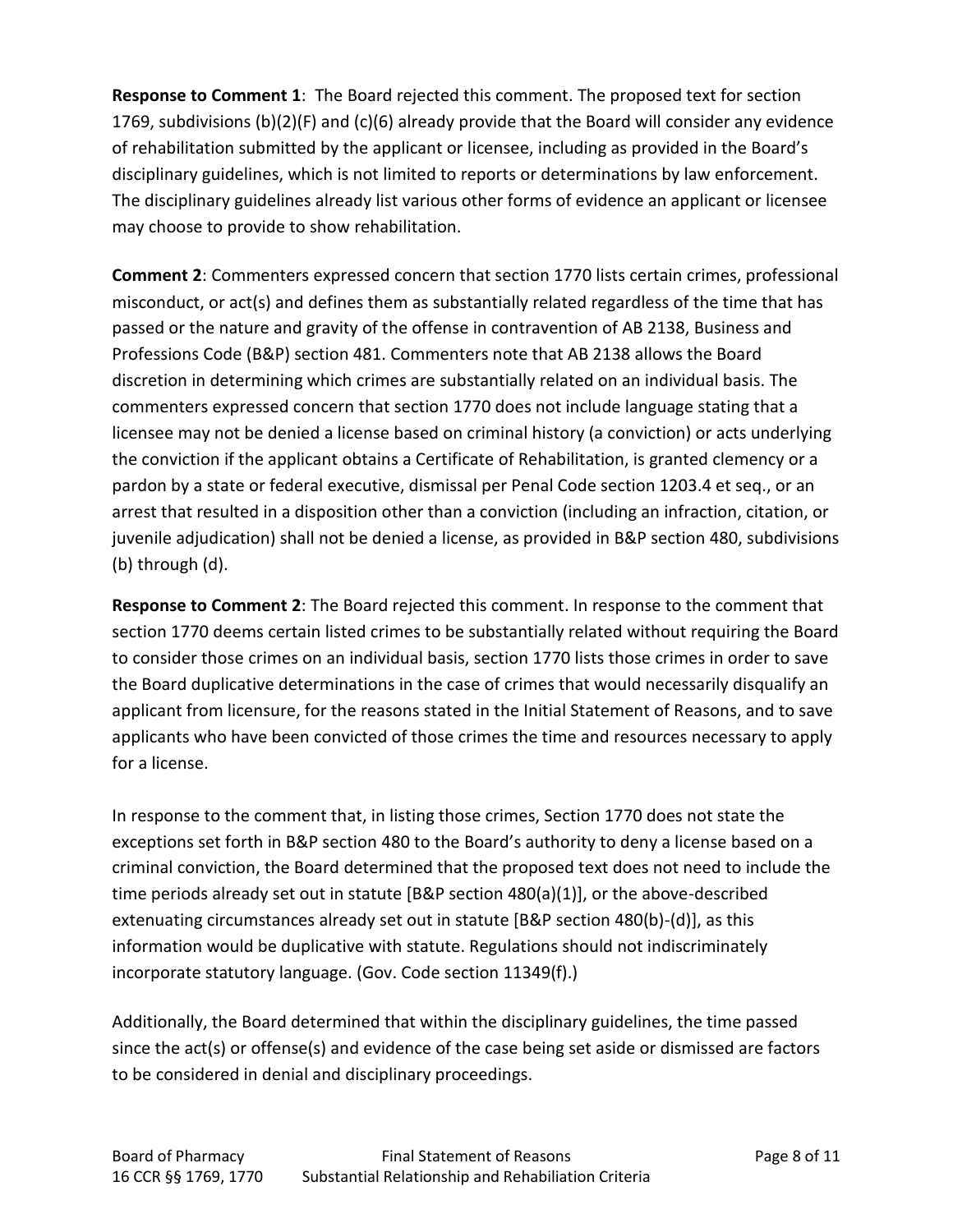**Comment 3**: Commenters again expressed concern that the proposed regulations do not include the 7-year washout period for consideration of convictions or discipline which are not statutorily considered serious felonies under Penal Code 1192.7.

**Response to Comment 3**: The Board rejected this comment. The Board determined that the proposed text does not need to include the time periods already set out in statute [B&P section 480(a)(1)] as this information would be duplicative. Regulations should not indiscriminately incorporate statutory language. (Gov. Code section 11349(f).) Additionally, the Board noted that within the disciplinary guidelines, the time passed since the act(s) or offense(s) is a factor to be considered when determining penalties.

**Comment 4**: Commenters again expressed concern that the proposed regulations do not specify that a person with a criminal history shall not be denied a license on the basis of a conviction for which the applicant has obtained a Certificate of Rehabilitation, a conviction that has been dismissed per Penal Code section 1203.4, 1203.4a, 1203.41, or 1203.42, or on the basis of an arrest that led to a disposition other than a conviction, including an arrest that resulted in an infraction, citation, or juvenile adjudication.

**Response to Comment 4**: The Board rejected this comment. The Board determined that the proposed text does not need to include whether the conviction has been dismissed, pardoned, etc., as this information would be duplicative with statute [B&P section 480(c)]. Regulations should not indiscriminately incorporate statutory language. (Gov. Code section 11349(f).) Additionally, the Board notes that within the disciplinary guidelines, the time passed since the act(s) or offense(s) and evidence of the case being set aside or dismissed are factors to be considered in denial and disciplinary proceedings.

**Comment 5**: Commenters expressed concern that the proposed regulations do not to include that the Board shall not require an applicant to disclose any information or documentation regarding the applicant's criminal history.

**Response to Comment 5**: The Board rejected this comment. The Board determined that the amendments made to B&P section 480, subdivision (f)(2) already prohibit the Board from requiring an applicant to disclose any information or documentation regarding the applicant's criminal history. Including this requirement in regulation is not appropriate as it would be duplicative with statute. Regulations should not indiscriminately incorporate statutory language. (Gov. Code section 11349(f).) In addition, inclusion of this requirement would not fall within the scope of the regulation, which establishes substantial relationship and rehabilitation criteria for the Board to consider after the Board already has knowledge of a conviction.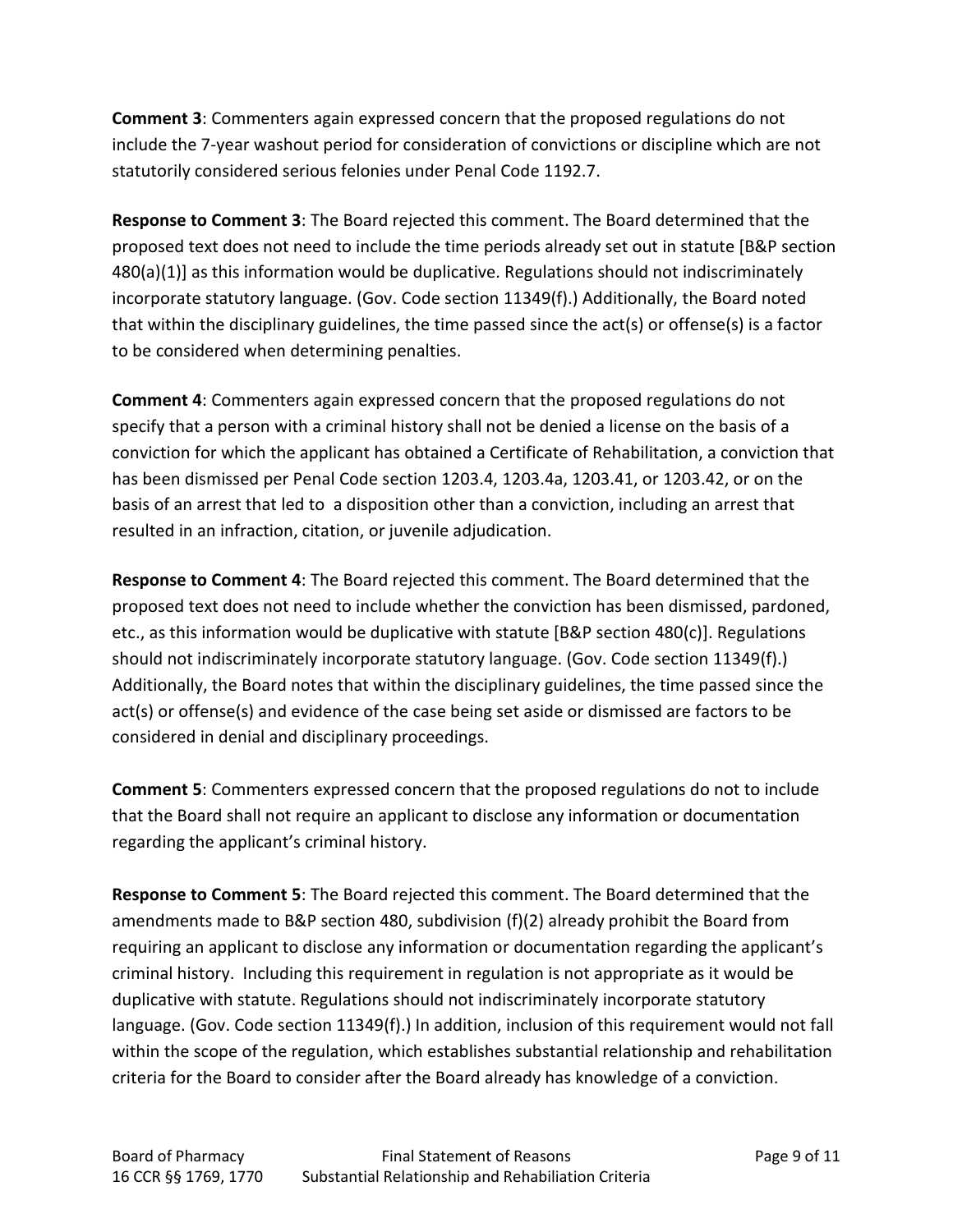**Comment 6:** Commenters expressed concern that the proposed regulations do not include the requirement for the Board to notify the applicant in writing if the applicant is denied or disqualified from licensure. The commenters note that the Board must provide procedures describing the process for the applicant to challenge the decision or to request reconsideration, that the applicant has a right to appeal the Board's decision, and the process of requesting a complete conviction history.

**Response to Comment 6**: The Board rejected this comment. The Board determined that notification requirements and the appeal process are already set forth in B&P sections 480, subdivision (f)(3), 485 through 487, and the Administrative Procedure Act, at Government Code section 11500, *et seq.*, including requirements for providing the legal and factual basis for the denial, service of the denial on the applicant, and notice to the applicant regarding the opportunity to request a hearing to challenge the decision. Including the process in regulation is not appropriate as it would be duplicative. Regulations should not indiscriminately incorporate statutory language. (Gov. Code section 11349(f).)

**Comment 7**: The commenters indicated that the intent of AB 2138 was not to incorporate mere probation or parole reports into the occupational licensing determinations. Commenters indicated that looking to law enforcement will not adequately show how an applicant would do on the job. Rather, commenters state that rehabilitation can and does take many forms that extend beyond mere law enforcement supervision. To better define rehabilitation, commenters recommend that the Board provide examples of evidence of mitigating circumstances and rehabilitation efforts to assist both the Board and licensing applicants. The letter recommends that the Board consider adding the following rehabilitation criteria:

- Volunteer service;
- Successful employment in a related field;
- A history of work experience in an employment social enterprise.
- Unpaid work in the community;
- Furthered education;
- Abstinence from controlled substances and/or alcohol;
- Stability of family life, fulfillment of parental and familial responsibilities;
- New and different social and business relationships from those which existed at the time of the underlying charges at issue;
- Change in attitude of the applicant as evidenced by:
	- Personal testimony,
	- Evidence of rehabilitation submitted by the applicant,